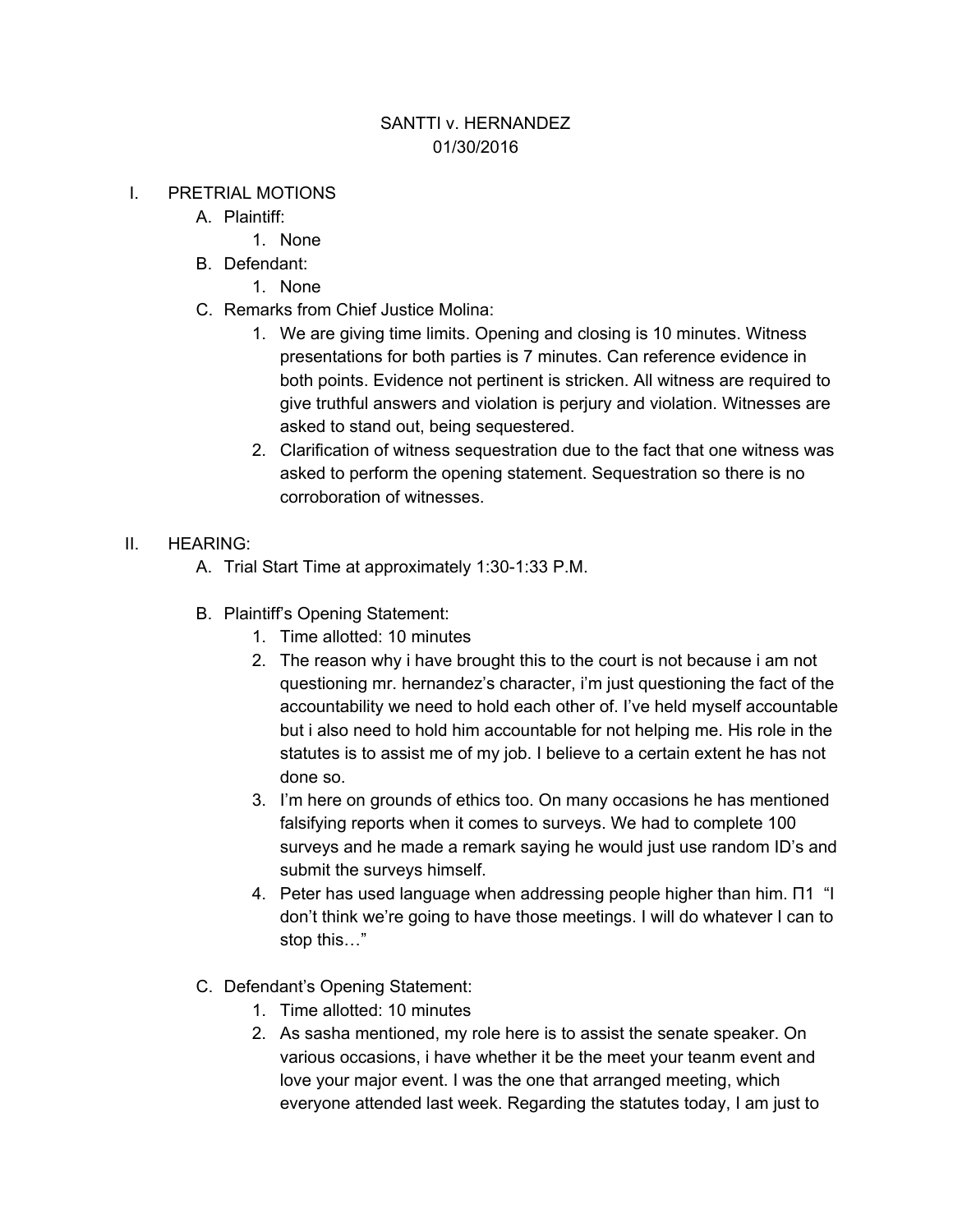assist. I did take the time during winter break to email and reach out sending friendly reminders to solve the issue of the surveys after the informal meeting. Stepping in Sasha's place, I stepped in for one meeting. Yes I take responsibility for that one meeting, but I do not think it was solely on me to remind them every meeting. I would assist her in reminders but she was at every meeting.

- D. Plaintiff's Case in Chief:
	- 1. Witness 1, Monica Reyes, Direct Examination:
		- a) How long have you been part of SGA?
			- (1) Since last May that we got elected.
		- b) Can you tell the court what your current involvement is in SGA? (1) Yes, I am an Arts and Science senator
		- c) What are your duties as Arts and Science senator?
			- (1) First, I have to make sure there is communication between the students and the dean. I try to meet up once a week with the dean. I try to make sure the students are happy.
		- d) Do some of these duties include submitting 100 surveys? (1) Yes, they do.
		- e) Did you complete this?
			- (1) No, I didn't.
		- f) Why not?
			- (1) It was reminded, but I didn't think hit was enforced enough. And it was my first time in SGA so i wasn't sure how it was down. It was hard to get everyone together then with finals it was even harder.
		- g) When was this survey sent out to you originally?
			- (1) January or December, I do not remember the exact date to be honest
		- h) Before you received the survey, did the senate work on the survey questions before that day?
			- (1) We mentioned it like twice in senate, but it was kind of like we could get in our groups of senators within the same college to work on them. We did this once.
		- i) Do you have a range of when you received the survey or when you started working on the survey exactly?
			- (1) I believe it was mid-December to January. I didn't start working on it until the 2nd or 3rd week of January.
		- j) So you didn't start working on the survey like filling it out until January?
			- (1) Correct.
		- k) To your knowledge, who is responsible for sending you the senate questions?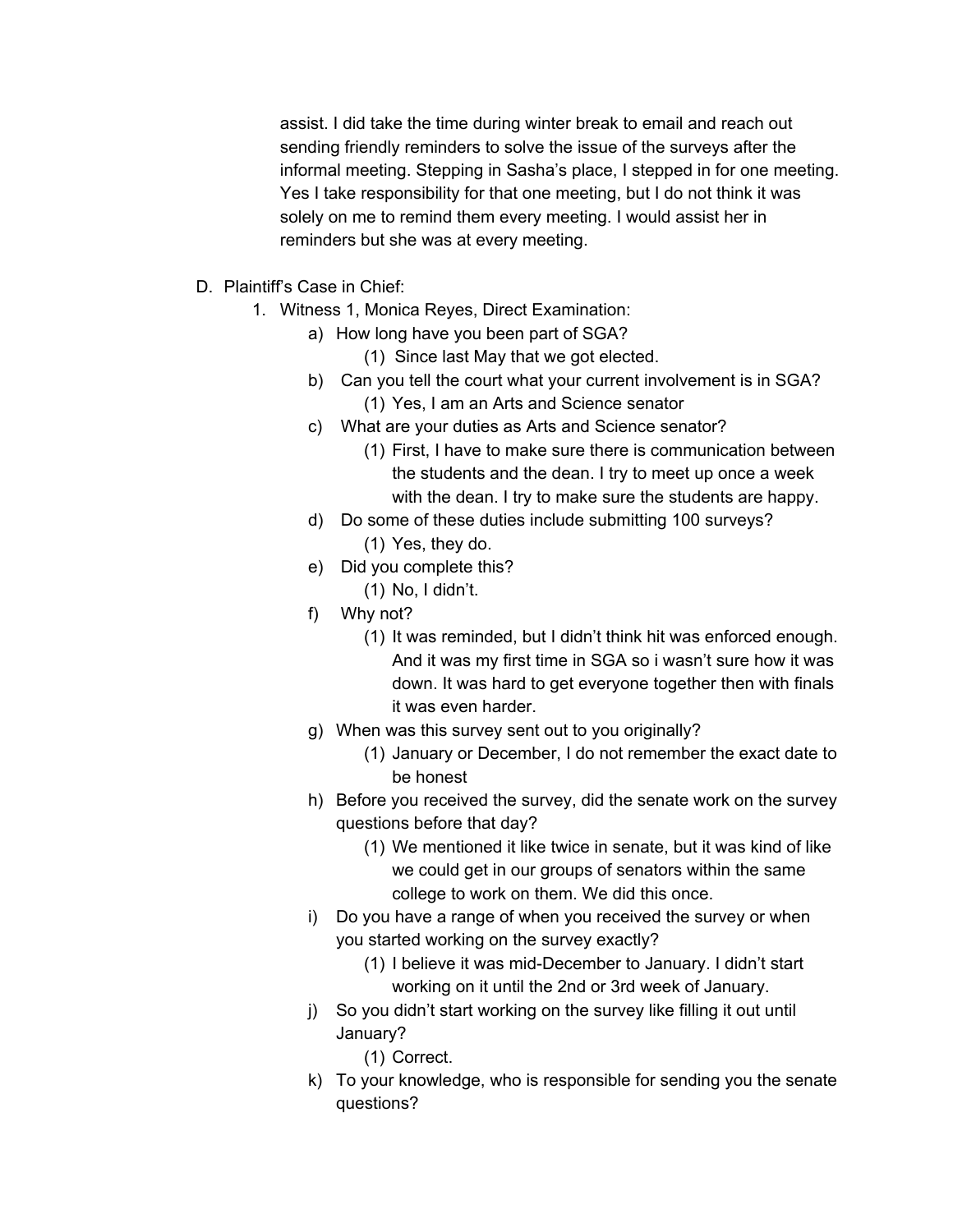- (1) The senators who were supposed to compile the surveys and send them to you and peter and them you guys would send them to us.
- l) At any point did you hear Peter talking about the surveys?
	- (1) I did but he wasn't specific about the surveys but about a decision made towards him.
- m) What did he say?
	- (1) I remember Sergio asking him why he thought the decision made was unfair. He responded well I don't think i should be punished because everyone didn't do it. There was no way i could have the surveys done by that timeline because it wasn't enough time. Sergio asked what he though was the best solution. Peter said well i would just have to make up surveys to meet the total because there was no way he could possibly do that.
- 2. Witness 1, Monica Reyes, Cross Examination:
	- a) How many senate meetings did I chair?
		- (1) All of them.
	- b) How many senate meetings was I the senate speaker? (1) Maybe 1 or 2.
	- c) Regarding the surveys, you said that you heard me say it was unfair. Per our statutes, who's responsible for completing surveys? (1) Us, the senators.
	- d) How many responses do u have for Arts and Sciences? (1) So far, that I know have actually answered, 10.
	- e) How many senators are there in the Arts and Sciences?  $(1)$  4.
	- f) Is it safe to say you completed survey at least once? (1) Yes.
	- g) Do you think they're each filling out the surveys themselves? (1) I would hope so.
	- h) Did u sent out the survey?
		- (1) Yes, I did.
	- i) So there's 10 surveys and 4 senators. Do you think i would've falsified 6 survey responses?
		- (1) No, I don't think so.
- 3. Witness 2, Alian Collazo, Direct Examination:
	- a) You serve as the president?
		- (1) Yes and as university trustee.
	- b) You went to weekly board meetings as president?
		- (1) Yes I do.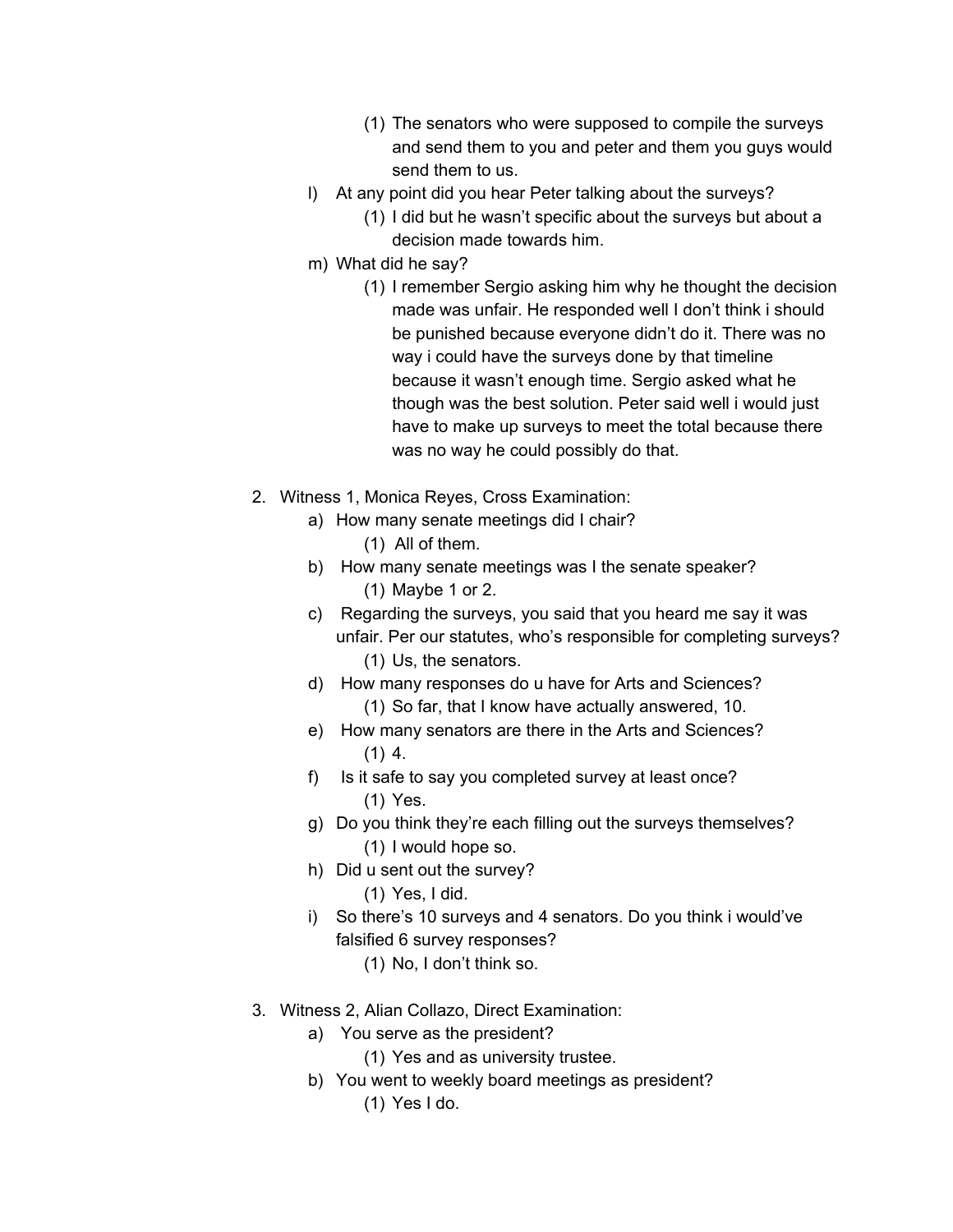- c) Are you required to attend the board meetings through the statues?
	- (1) No, I'm not required to attend the meetings.
- d) At these eboard meetings, VP, chief of staff, chief justice, executive board, you're all required to attend?
	- (1) According to the statues we are required to have e-board meetings, not attend them.
- e) So you know at these meetings senate leadership was told to complete the surveys?
	- (1) Eboard meetings should occur. The VP, chief of staff, chief of justice, are required to attend meeting.
- f) But you did hear it?
	- (1) I remember only one occasion where we discussed the completion of the surveys which was when they had not been completed. It was how senate leadership were going to work to complete them. They were brought up in the beginning and another time. The advisor can testify that this wasn't brought up every meeting.
- g) Was it more than once?
	- (1) Well of course.
- h) Were you present in the last eboard meeting in the fall? (1) It was not more than maybe 2 or 3 times
- i) Were you present when peter said he was going to falsify surveys?
	- (1) I was present, yes.
- j) Going back to the root of question, you were there when he mentioned it?
	- (1) I was there and I was there to hear when he said why that would be really the only alternative to being able to complete them. It wasn't that he said he was going to falsify but he said if we needed to in that amount of time, 2 or 3 weeks, we cannot really complete them unless we were to falsify them. It was to falsify it which wasn't what was said.
- 4. Witness 2, Alian Collazo, Cross Examination:
	- a) Are you familiar with the statutes article 3 section 3.02 1B (ΔA), MMC BBC Executive board?
		- (1) I am familiar with that statute, yes.
	- b) Is it safe to say while you were senate speaker you gave updates to the executive board?
		- (1) Yes. I gave those updates to the executive board, not every meeting but when it was brought up.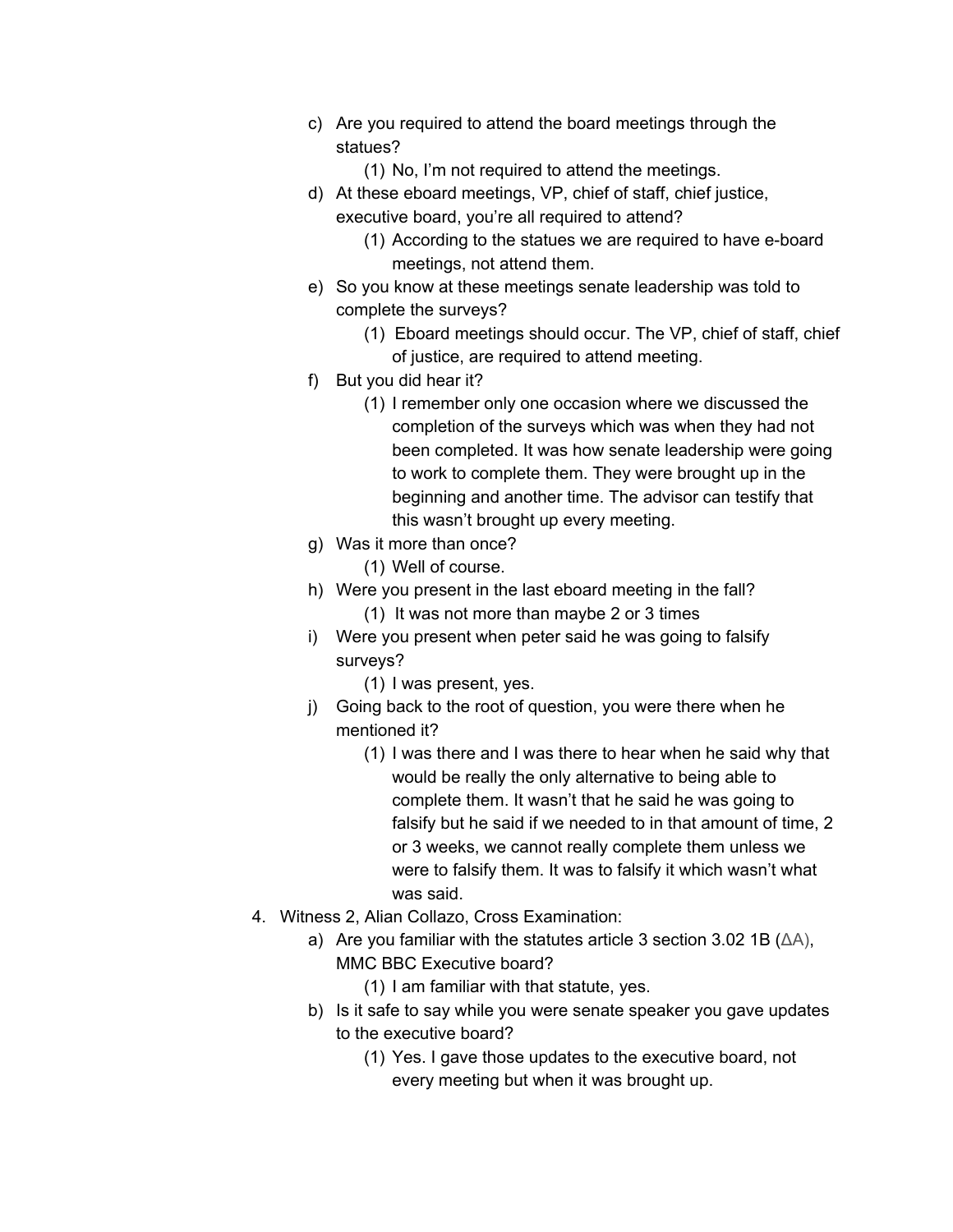- c) Regarding my statement, did you at any point see minutes being taken at that meeting?
	- (1) No. Minutes are never taken at E-board meetings.
- d) So is there any documentation, maybe a recording of me saying I'm going to falsify senate surveys?
	- (1) No. other than us being there to hear what I told the plantiff which wasn't to falsify the senate surveys.
- e) So, I did address the issue of the senate surveys at this meeting?
	- (1) Yes you did address the issue in the sense of the timeliness.
- f) Would you say as senate speaker pro temp i did my job to assist senate speaker by addressing the speakers?
	- (1) Yes, I think that the roles senator speaker pro is to do what is asked of them from the senate speaker.
- g) Would you say my role is just to give examples: if you're not available to attend a meeting and stepping it, or is my role to solely be behind these surveys and remind the senators of the surveys?
	- (1) Your role as senate is to represent your constituency. Your role as senate pro tempore is to do what she asks you
- 5. Witness 3, Gabriela Millan, Direct Examination:
	- a) How long have you been in SGA?
		- (1) 3 years.
	- b) What is your involvement in SGA?
		- (1) Comptroller
	- c) What meetings do you attend as Comptroller?
		- (1) I am required to attend 1 senate meeting a month, not required to attend cabinet, required to attend e-board meetings.
	- d) What do you discuss in these eboard meetings?
		- (1) Business we are working on separately.
	- e) You've heard of the surveys?
		- (1) Yes.
	- f) When did you first hear about it?
		- (1) End of november, beginning of december
	- g) That you know, when were they completed?
		- (1) Yet to be completed
	- h) When did you hear about that?
		- (1) Must have been towards End of november, beginning of december
	- i) What do you know about the surveys right now?
		- (1) All i know is basically every senator needs to complete 100 surveys by the end of the semester for each college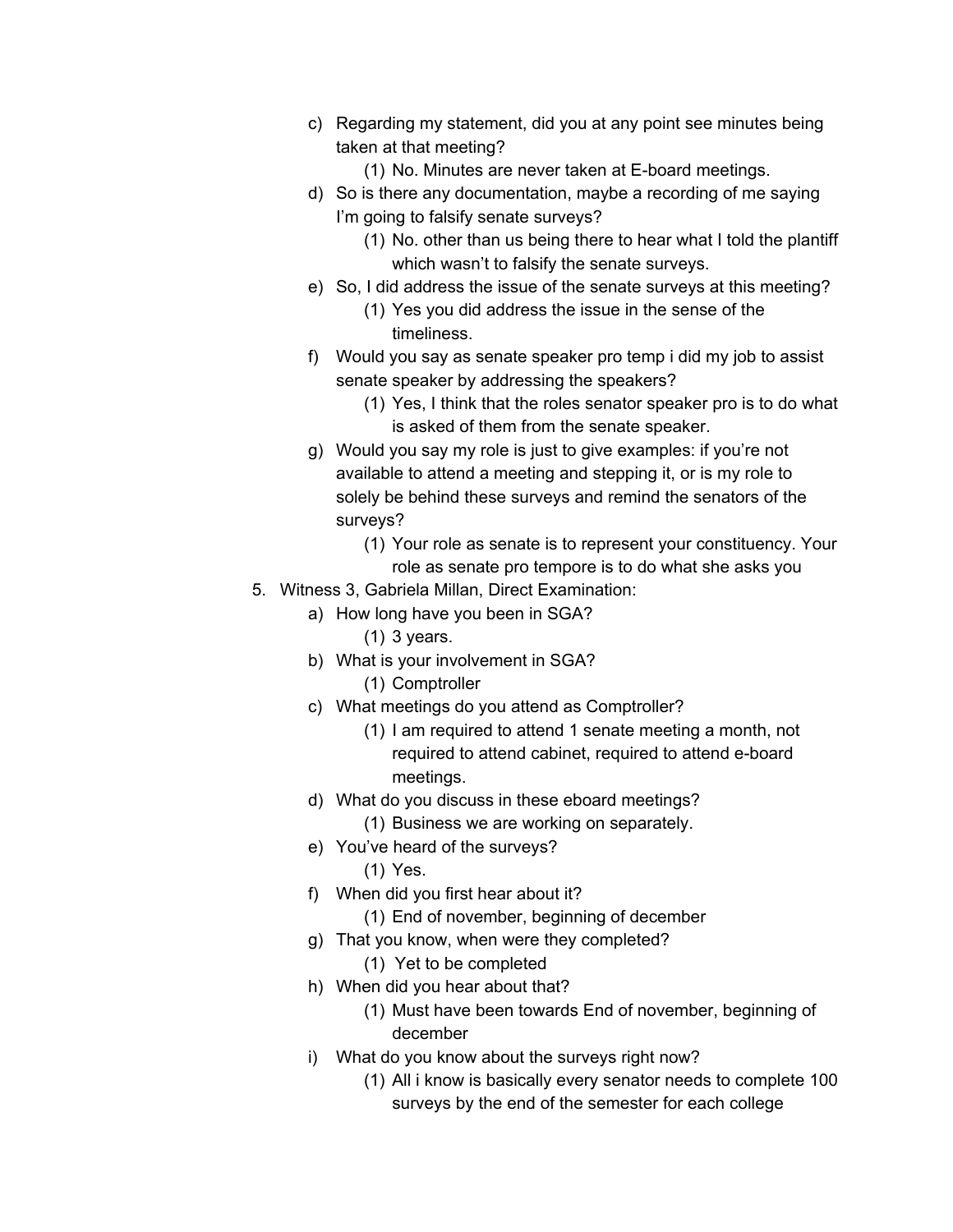- j) How do you know about this?
	- (1) Michelle castro reminded them every eboard meeting
- k) Did the reminders happen frequently?
	- (1) Once a month, or something like that
- l) You were present at the last eboard meeting of the semester right?
	- (1) Yes
- m) Were the surveys brought up there?

(1) Yes

- n) What was discussed about the surveys?
	- (1) They hadn't been completed at that time. Also something about separate survey links. This whole thing that we wanted every senator to have their own links. Peter told me castro said one survey link was fine. We found it unfair because each senator wouldn't be held accountable. We spoke to castro and she made separate ones. That's when peter said he would make up surveys
- o) You said peter was going to make up surveys, do you mind elaborating on that conversation?
	- (1) Yes, the last eboard meeting he said he would put in panther Id's for his personal surveys.
- 6. Witness 3, Gabriela Millan, Cross Examination:
	- a) You said you're required to attend 1 senate meeting a month, but you try to make it to all of them right?
		- i) Yes.
	- b) How many senate meetings have I served as speaker?
		- i) I believe one.
	- c) Regarding your requirements to attend eboard meetings, would you say minutes are taken at every meeting?
		- i) No.
	- d) Would you say theres meeting minutes for every meeting of every month?
		- i) No.
	- e) Would you say theres meeting minutes for the first and last meetings of the month?
		- i) No.
- 7. Witness 4, Michelle Juarez, Direct Examination
	- a) How long have you been a part of SGA?
		- i) I started my freshman year as an intern. In it ever since. Now I am a vice president.
	- b) Can you tell the court what your current involvement in SGA is?
		- i) I am the current VP. Connection between executive and legislative branches.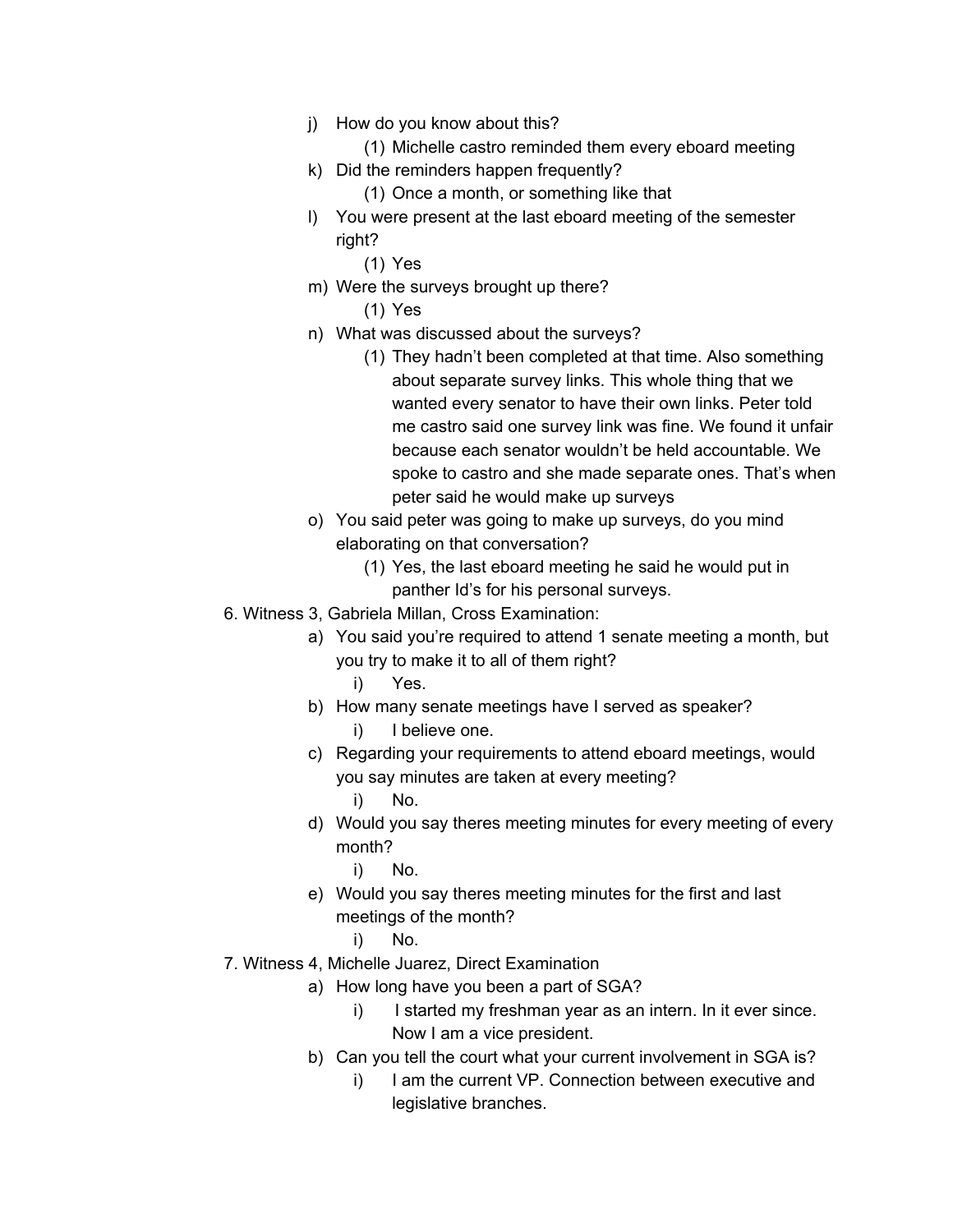- c) What does your job consist of?
	- i) I attend eboard, senate and cabinet meetings.
- d) Just to clarify, you attend weekly eboard meetings?
	- i) Yes.
- e) What do we talk about at these meetings?
	- i) Reports from each branch of what they are working on and individual reports of what they may want to bring up.
- f) It's safe to say you've heard about the senate surveys? i) Yes.
- g) When did you first hear about them?
	- i) I would say between September and October.
- h) How did you hear about them?
	- i) Our advisor, michelle, reminded senate leadership that they needed to complete the surveys for senators to complete.
- i) How many times would you say we talked about he surveys at eboard?
	- i) At least 3 or 4 times.
- j) Were there any times outside of eboard meetings that the surveys came up?
	- i) Yes. In one of the early nov. senate meetings i do remember that there was a working period where they worked on creating survey questions. Either 1st or 2nd meeting or nov.
- k) What was your involvement with the surveys?
	- i) At first i decided not to involve myself. However, after it was getting late in the semester i ended up compiling the questions myself.
- l) What do you mean by compiling the questions?
	- i) After the senate meeting, i was approached by peter, which i spoke to you about to set up a meeting to compile through email. Waited to see if meeting would happen. After 2 weeks, i decided to do it myself.
- m) So you're saying you contacted me and you were talking to peter about scheduling a meeting for the surveys?
	- i) Yes.
- n) When you were making the surveys did peter help you?
	- i) No.
- o) When was the last you heard of the surveys?
	- i) I want to say i was in the office one night and he approached me how he was upset that he was being held accountable. I said it was a learning experience. He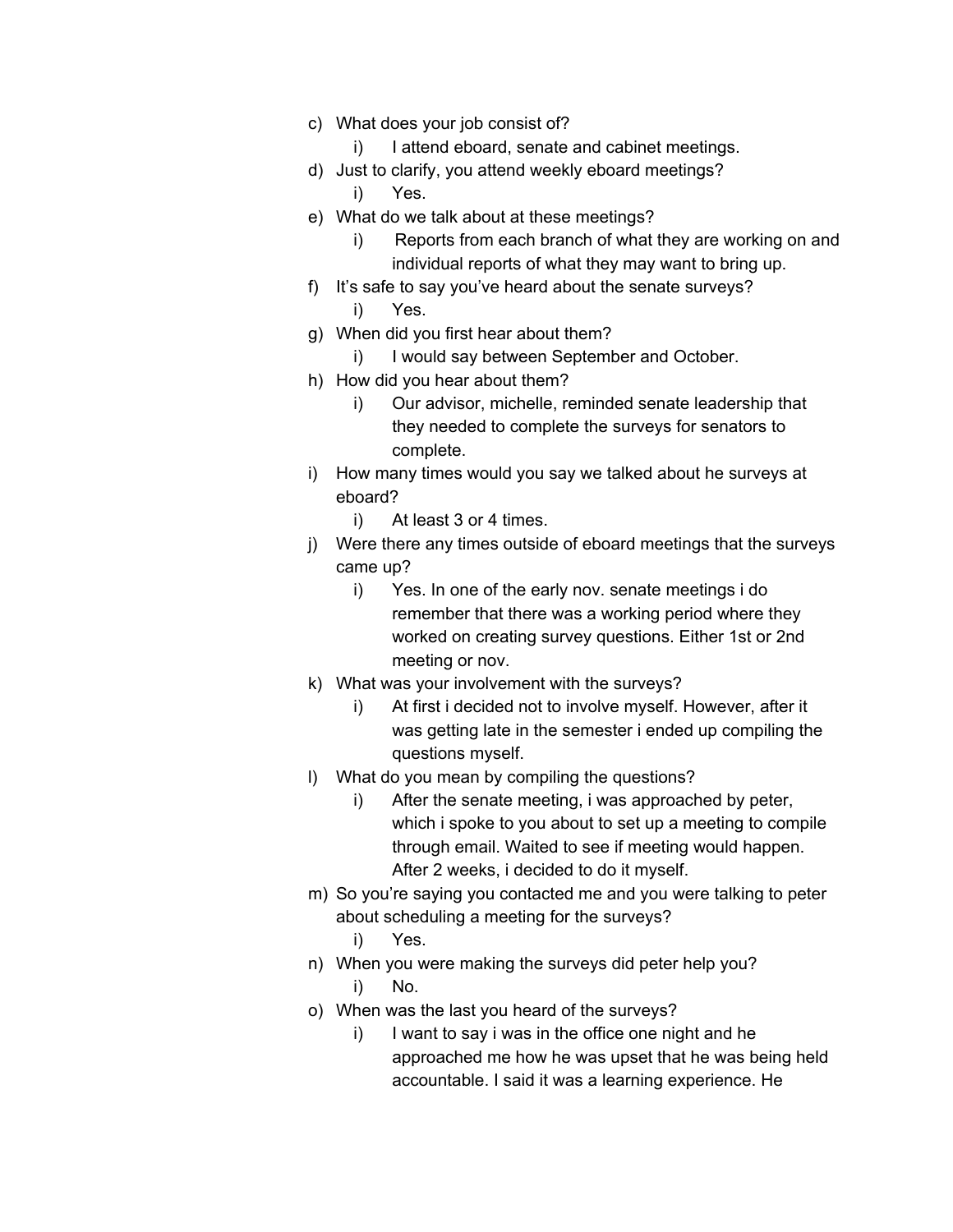proceeded to say that it wasn't fair and the only way to complete it was to say he needed to falsify them.

- p) This was the only time you had heard of him mentioning that?
	- i) I heard about the surveys again in our last eboard meeting towards the end of the semester when Peter again said how he was going to fake the surveys in order to meet the requirement in time.
	- ii) The conversation was brought up again to use fake ID's, have people in his organization pretend to be nursing students when they weren't. Which is when i approached my advisor, Shannon, because i thought it wasn't something that should've been said.
- q) What do you mean by having people in the organization saying they're nursing students?
	- i) I know he was learning assistant in his organization and could have them forge the surveys for them
- 8. Witness 4, Michelle Juarez, Cross Examination
	- a) What's your position in SGA?
		- i) Vice President.
	- b) What are your duties?
		- i) Attend 3 types of meetings, link between branches
	- c) It is safe to say that vp serves as help to the president? i) Yes.
	- d) What does that job entail?
		- i) It is a title that comes into effect when there is a tie in the senate.
	- e) Regarding eboard, do you remember what i said the week of september 27th?
		- i) No.
	- f) Do you remember what i said the last eboard meeting?
		- i) Yes. It was at a later date.
	- g) Do you remember what i said the first eboard meeting of the semester?
		- i) Yes, I remember that you said you would give an update on surveys and leadership.
	- h) The first Spring semester eboard meeting was more recent than the last eboard meeting in Fall?
		- i) No, the first eboard meeting of the semester was before sept. and oct.
	- i) That's all i said?
	- j) To your knowledge were minutes taken at the eboard minutes? i) Some of them, yes.
	- k) Are those public on orgsync?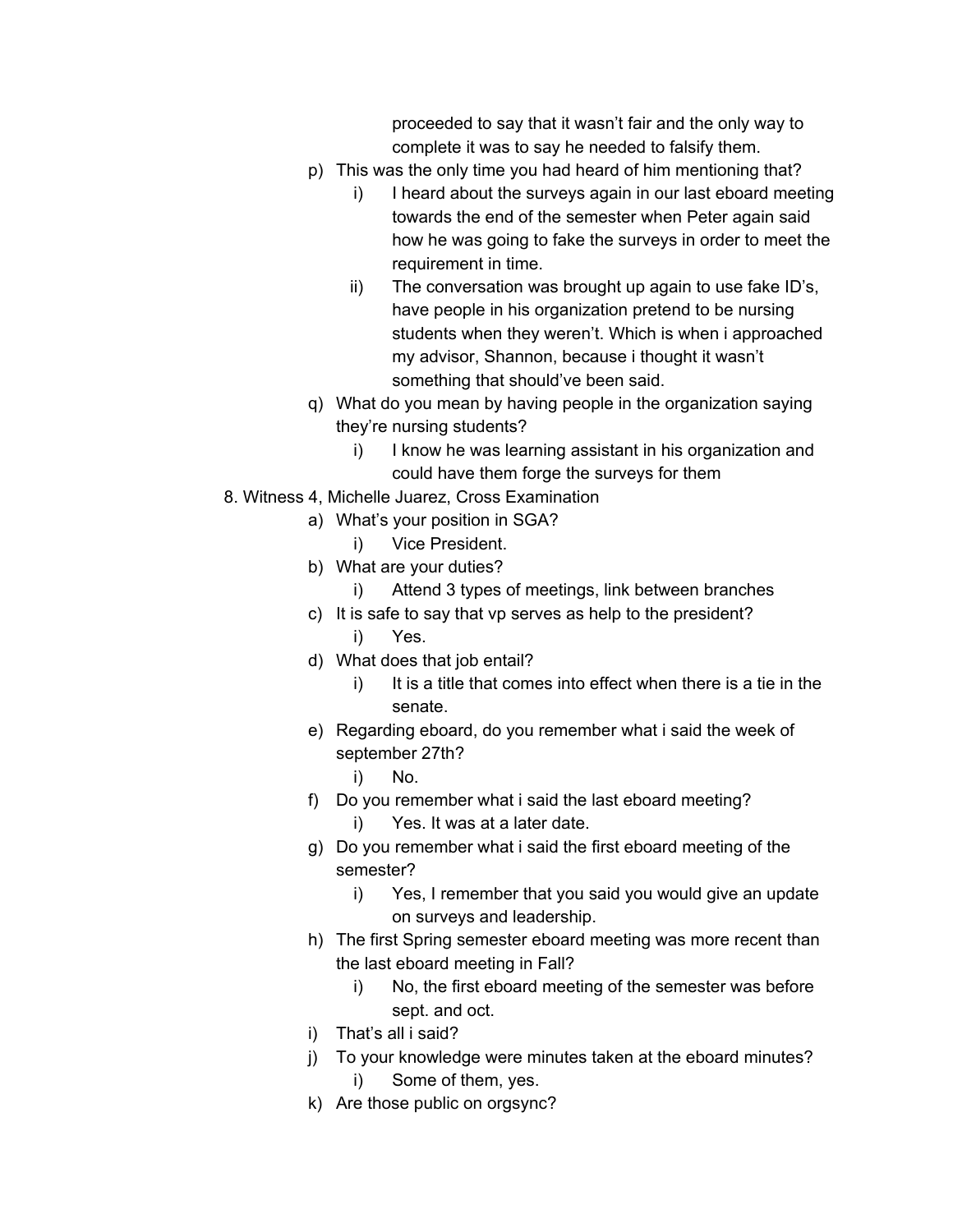- i) They are to be made public
- l) Who has access to orgsync?
	- i) The clerks and advisors.
- m) Back to your position, who comprises senate leadership?
	- i) Speaker and speaker pro tempore.
- E. Defendant's Case in Chief:
	- 1. Witness 1, Senator Rocio Taveras, Direct Examination:
		- a) What's your position in SGA?
			- (1) Nursing Senator.
		- b) How many nursing senators are there?
			- $(1)$  2.
		- c) What are some of your obligations as senator? (1) As far as I knew, go to the monday meetings and attend whatever events they have.
		- d) You need to meet with your dean and complete surveys. Regarding surveys, are you aware there's surveys made? (1) Yes.
		- e) How many are complete?  $(1)$  2.
		- f) Did you complete one of the surveys?
			- (1) Yes.
		- g) Who completed the other survey?
			- (1) You.
		- h) Do you hold leadership position in the senate at the moment? (1) At the moment i just took over the chair for rules and regulations.
		- i) What's your role as chair for rules and regulations?
			- (1) Looking over the bills that come through, which i have not received yet.
		- j) Have you attended a majority of the senate meetings in fall? (1) Yes.
		- k) How many senate meetings was i senate speaker, filling in for Santti?
			- (1) 1.
		- l) How many times were the senate surveys brought up to the senate?
			- (1) A few times, maybe. I do not have a definite number.
	- 2. Witness 1, Senator Rocio Taveras, Cross Examination:
		- a) You attended almost every senate meeting right? (1) That is correct.
		- b) You attended sessions in the summer and october right? (1) That is correct.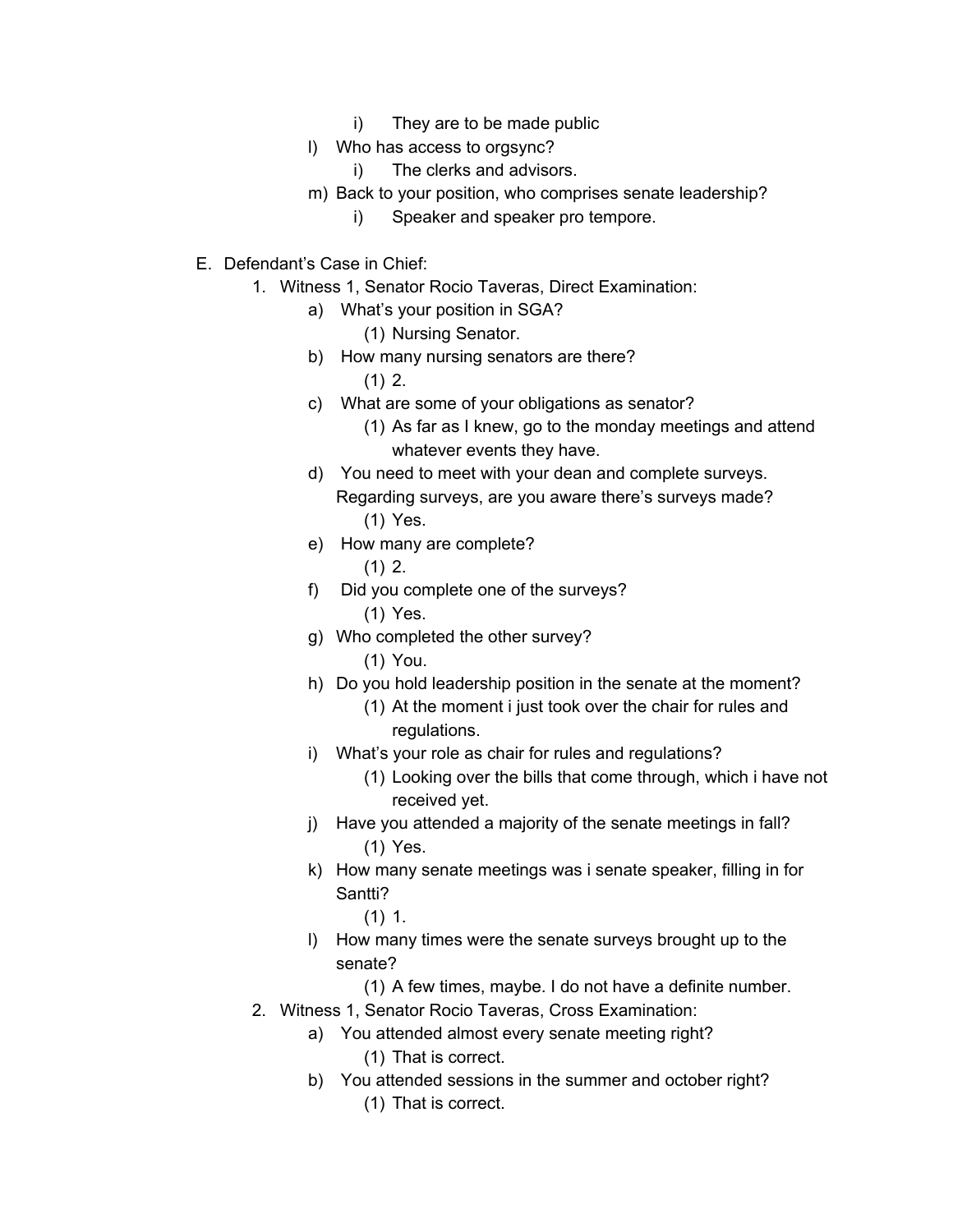- c) So during those times you remember me mentioning the surveys? (1) That is correct.
- d) In the beginning of the semester, when you were first selected we had a meeting with michelle castro.
- e) Did you read the statutes?
	- (1) Right, I did.
- f) You read everyone had to complete surveys?
	- (1) I don't remember specifically but I remember it was said.
- 3. Witness 2, Stephanie Gutierrez, Direct Examination:
	- a) What is your position in SGA?
		- (1) Financial chair and college of business senator.
	- b) Would you say the finance chair is part of senate leadership? (1) Yes.
	- c) Who is the one who plans senate leadership meetings? (1) You and Sasha.
	- d) Who's the person that has contacted you for these meetings? (1) You, the majority of the time.
	- e) Are you aware of the requirements a senator has? (1) Yes.
	- f) Can you tell me the requirements and obligations are?
		- (1) To attend regular meetings, fill out surveys, be responsible in the sense of what we stand for.
	- g) Regarding surveys, did you regularly go to fall meetings? (1) Yes.
	- h) Were surveys mentioned at every meetings? (1) Yes, the majority of the time.
	- i) From those fall semester meetings, how many of those was I senate speaker?
		- (1) 1, because Sasha could not stand.
	- j) So i was the speaker at all the meetings?
		- (1) Mhm.
	- k) Are you familiar with my job description? (1) Mhm. You work to assist.
	- l) Would you say I assisted sasha for example: at events? (1) Mhm.
- 4. Witness 2, Stephanie Gutierrez, Cross Examination:
	- a) You understand your obligations?
		- (1) Mhm.
	- b) You attended meeting with michelle castro in the beginning when she gave us our statutes?
		- (1) Yes.
	- c) Did you read the statutes?
		- (1) Yes.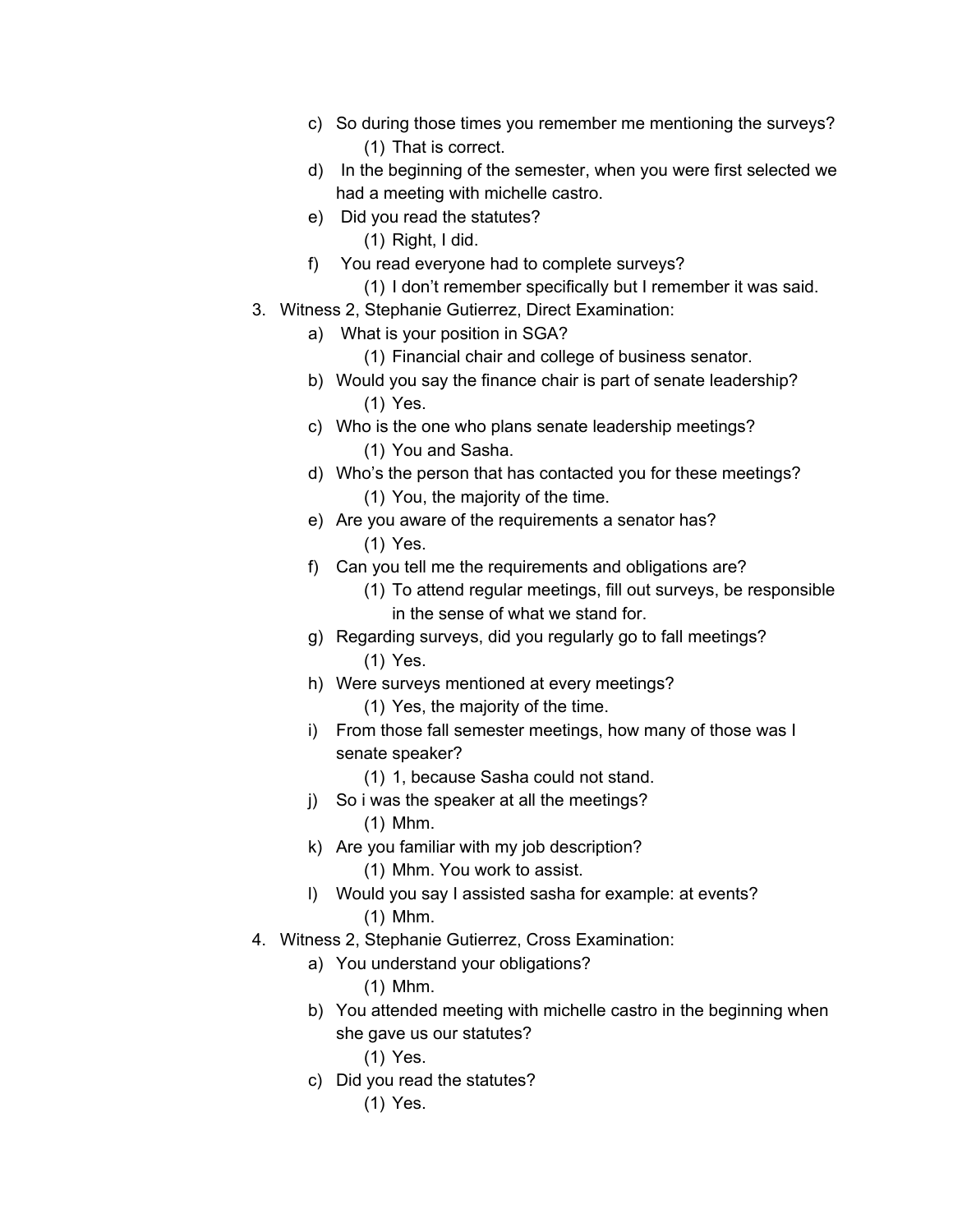- d) Did you mention that for senate leadership you spoke to both of us?
	- (1) Yes.
- e) You mentioned one of the people that reached out to you was Peter?
	- (1) Yes.
- f) Although i did not attend most of those senate leadership meetings, did we have a one on one conversation?
	- (1) Yes, we did.
- 5. Witness 3, Cooper Eisinger, Direct Examination:
	- a) What is your current position in SGA?
		- (1) My current position is one of the 4 lower division senators
	- b) Do you know your duties?
		- (1) I believe so.
	- c) Can you state them?
		- (1) Attend meetings mondays from 4-6, attend 5 or 20% of meetings, complete 100 survey.
	- d) So you said there 4 lower division senators? (1) Correct.
	- e) Do you have survey link for ur college? (1) Yes.
	- f) How many responses dos your college have?
		- (1) I'm not quite sure.
	- g) Would you say you have 400 responses, 100 for each? (1) Not at the moment, i think we have around 150-200.
	- h) How long have you known about these surveys?
		- (1) Since we were told to conduct surveys at inauguration but sometime in the fall.
	- i) Who sent this email?
		- (1) I remember getting one from you. That's all i remember at the moment.
	- j) Did you go to senate meetings regularly?
		- (1) Yes. I attended every single one.
	- k) How many was I the senate speaker at? (1) One time.
	- l) Do you remember the senate surveys mentioned at every single senate meeting in the Fall semester?
		- (1) I believe so, can't say every time but quite a lot. It was mentioned numerous times.
- 6. Witness 3, Cooper Eisinger, Cross Examination:
	- a) You said you attended every senate meeting in fall?
		- (1) Yes, in the fall and spring.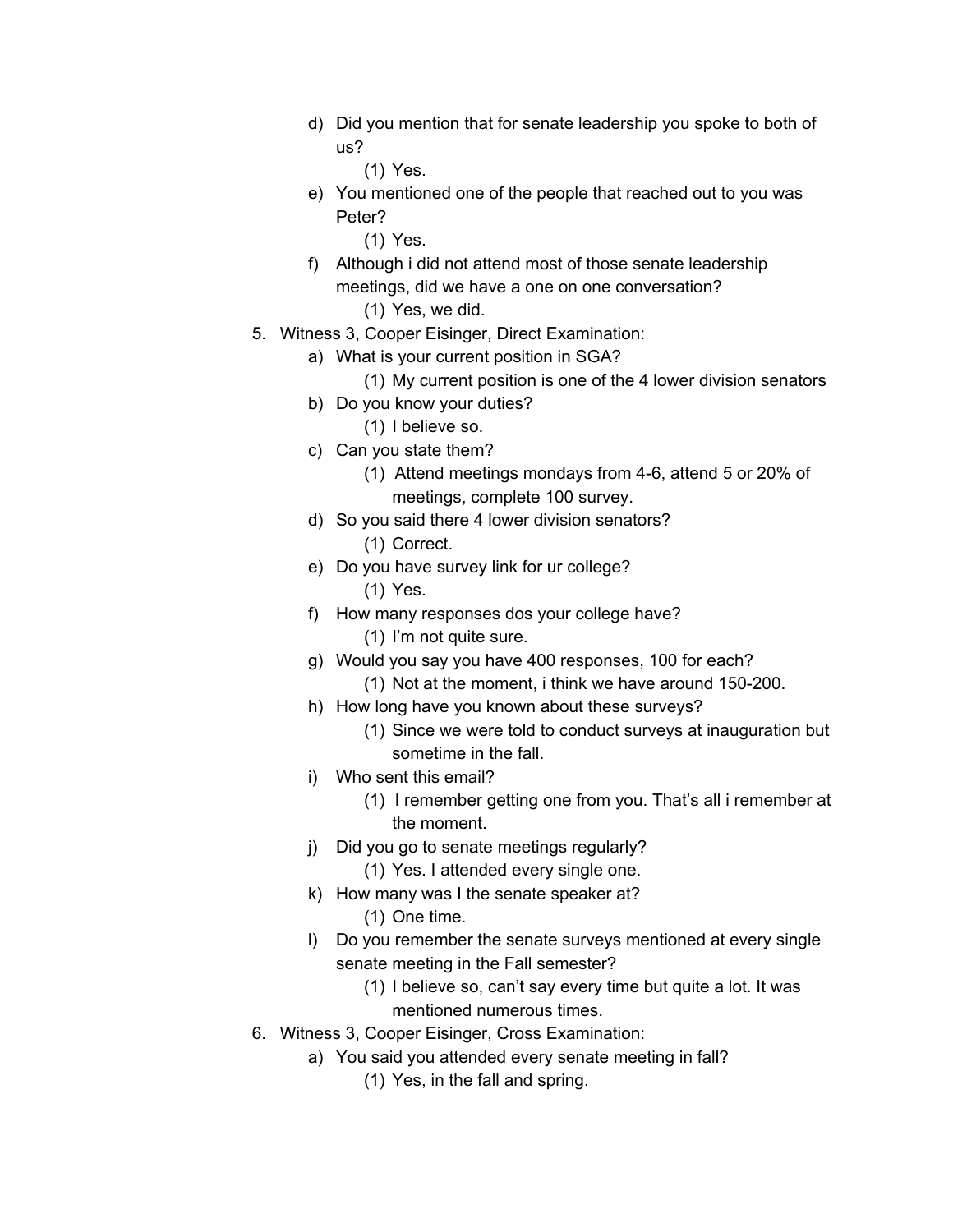- b) In the beginning of your term, did you attend the meeting with Michelle Castro when she gave us the statutes? (1) Yes.
- c) Did you read the statues?
	- (1) Yes.
- d) The statutes mentioned the 100 surveys right? (1) I believe so.
- e) How many times would you guess the surveys were mentioned in the semester?
	- (1) 16 week semester, anywhere between 12 and 16.
- f) You said you received the survey later on in the semester?

(1) I don't recall. The most recent one receiving was at the end of fall.

- g) Who sent the email?
	- (1) Most recent one, Peter.
- h) Who mentioned surveys previously to that?
	- (1) Everyone on eboard, I believe.
- 7. Witness 4, Michelle Castro, Direct Examination:
	- a) What is your position in SGA?
		- i) Assistant director for campus life...
	- b) How long have you been an advisor for SGA?
		- i) 5 years going on 6
	- c) What are the duties of senate speaker pro temp?
		- i) Fulfill statutory requirements, work with speaker, make sure senate runs as needed
	- d) Do you attend all senate meetings?
		- i) Not always, not 100%
	- e) But you do review the minutes, correct?
		- i) As often as I can, I try to every week.
	- f) How many senate meetings was I the senate speaker?
		- i) Possibly 2.
	- g) Eboard meetings, are minutes taken every time?
		- i) No.
	- h) Have you seen eboard meetings taken down and posted for Fall?
		- i) No, they're not a requirement.
- 8. Witness 4, Michelle Castro, Cross Examination:
	- a) You advise SGA right?
		- i) Yes.
	- b) You do attend weekly meetings?
		- i) When i'm in town, yes.
	- c) You attend all our senate meetings correct?
		- i) Most of however many i can.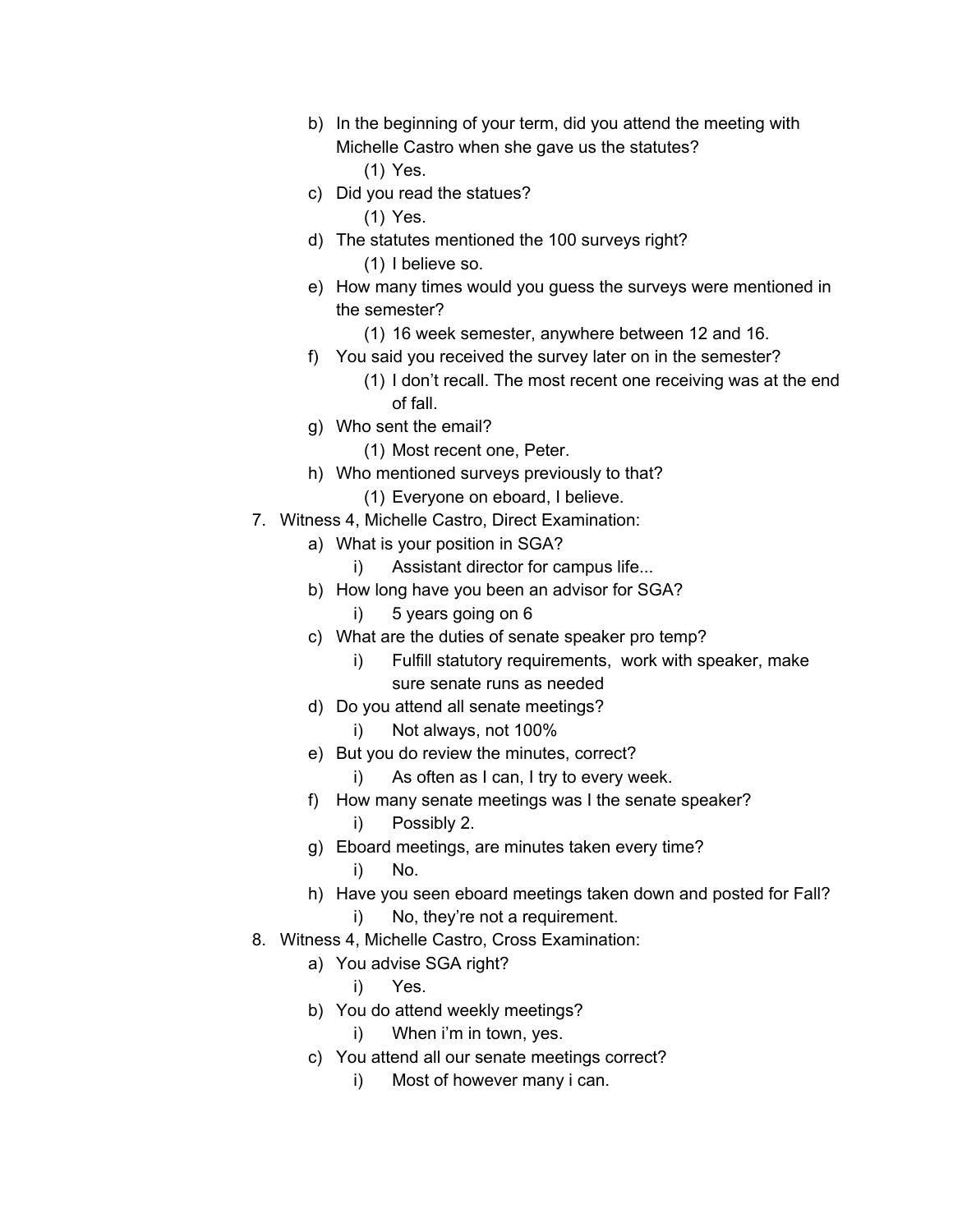- d) You share statues with everyone, you know every senator needs 100 surveys?
	- i) Yup.
- e) One of my jobs is to oversee the surveys get completed correct? i) Yes.
- f) The speaker pro temp has to help me fulfill my duties. i) Yes.
- g) When we didn't complete surveys, you addressed it to me and Peter at the eboard meetings right?
	- i) Yes.
- h) Peter sent out surveys correct?

i) Yes.

- i) This wasn't done until a couple days before finals week right? i) I believe so.
- j) To your knowledge, we didn't get the 100 by the end of the semester right?
	- i) Correct, because that was when they were finished.
- k) Do you as an advisor feel you treat Peter differently ?
	- i) stricken.
- l) We agreed to make individual links to the surveys in the eboard meetings right?
	- i) I can't remember but yes they were separated.
- m) Did you have a conversation with Peter to just make one link?
	- i) No because they were separated regardless. Requested to be separated into links for each senator.
- n) Would you say this hearing is uncalled for?
	- i) Possibly. I don't believe that needed to become a court matter. I advise everyone the same and they need to follow their statutes the same.
- o) Would you say this hearing is wrong?
	- i) You're following your statutes so no. You're doing what you believe is do-diligence as the documents you use to support this.
- F. Plaintiff Closing Argument
	- 1. Time allotted: 10 minutes
	- 2. The reason we were here to begin with is about the surveys and the ethics of the survey. On three separate occasions, the topic of the falsifying was a topic. He mentions on various occasions that he was responsible for his job and to assist me on my job. But if you had a speaker that wasn't doing their job, wouldn't it be his responsibility to step up and say hey you aren't doing our job. Both of us are responsible but then it is one's responsibility to step up for the other. I didn't get to hear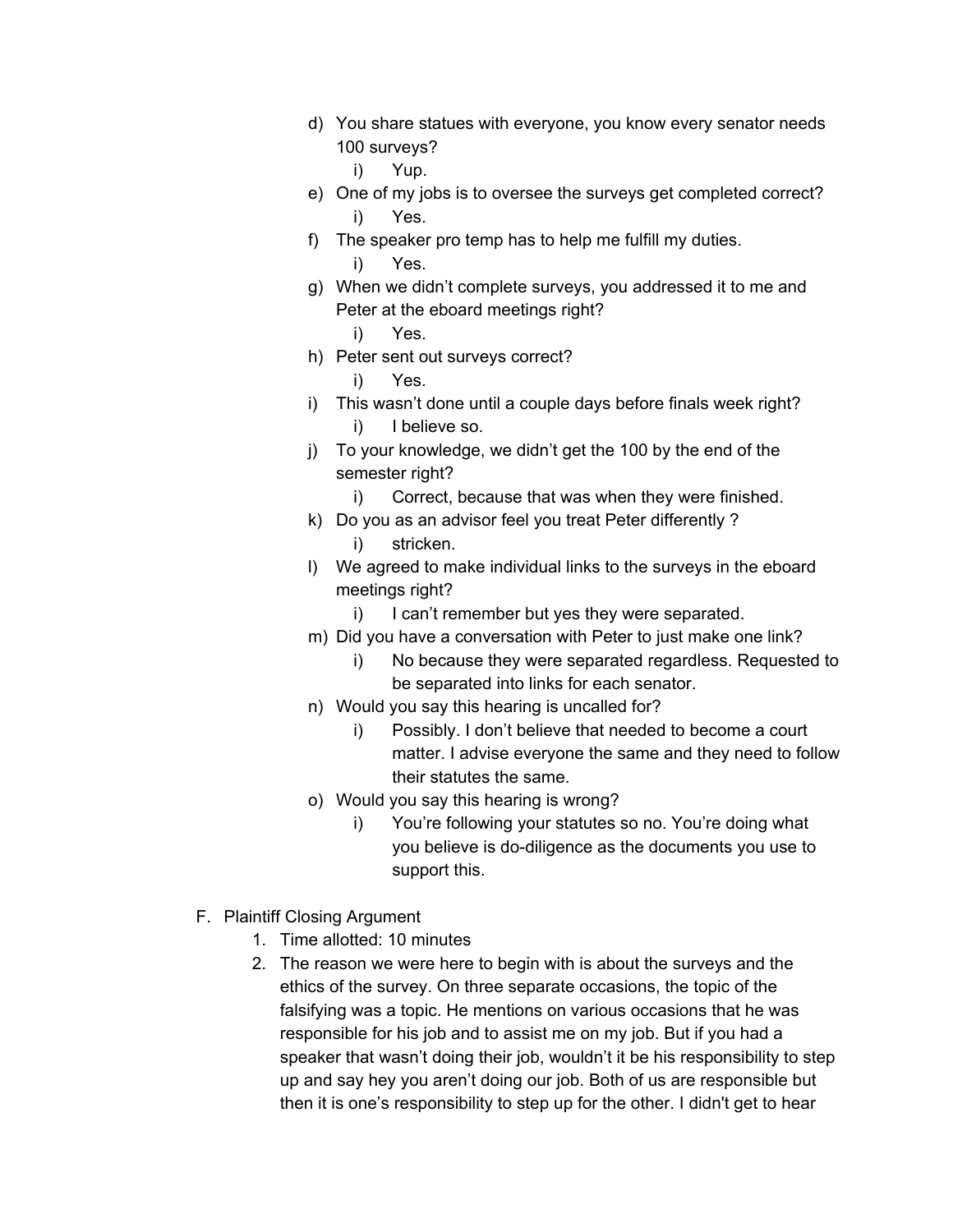the testimony of mrs. rodriguez but she works more personally with him than mrs. castro. But finally, it is his responsibility for him to step up and take responsibility.

- G. Defendant's Closing Argument
	- 1. Time allotted: 10 minutes

2. I was chair and speaker for one senate meeting, if she's at all of them to my knowledge she can do her job. I'm not here to evaluate her, i'm here to assist. I do seek advisors help more often than I should, but what other choice do I have when I have an eboard that's very biased in terms of everything. Regarding code of ethic, I've never done what was said I was going to do. Yes, I'm not denying I didn't say it. I openly admit I said it. If anyone knew me like I thought they would, they would know I wouldn't falsify the surveys. I did complete one and as senator Tavaras said she completed another. This has been a learning experience, but the whole point of this court hearing is to hold accountability and accountability is found in every aspect. I personally think I've done my best and at the end of the day that's all i could give so the rest is up to you guys

H. Trial End Time: 3:07 P.M.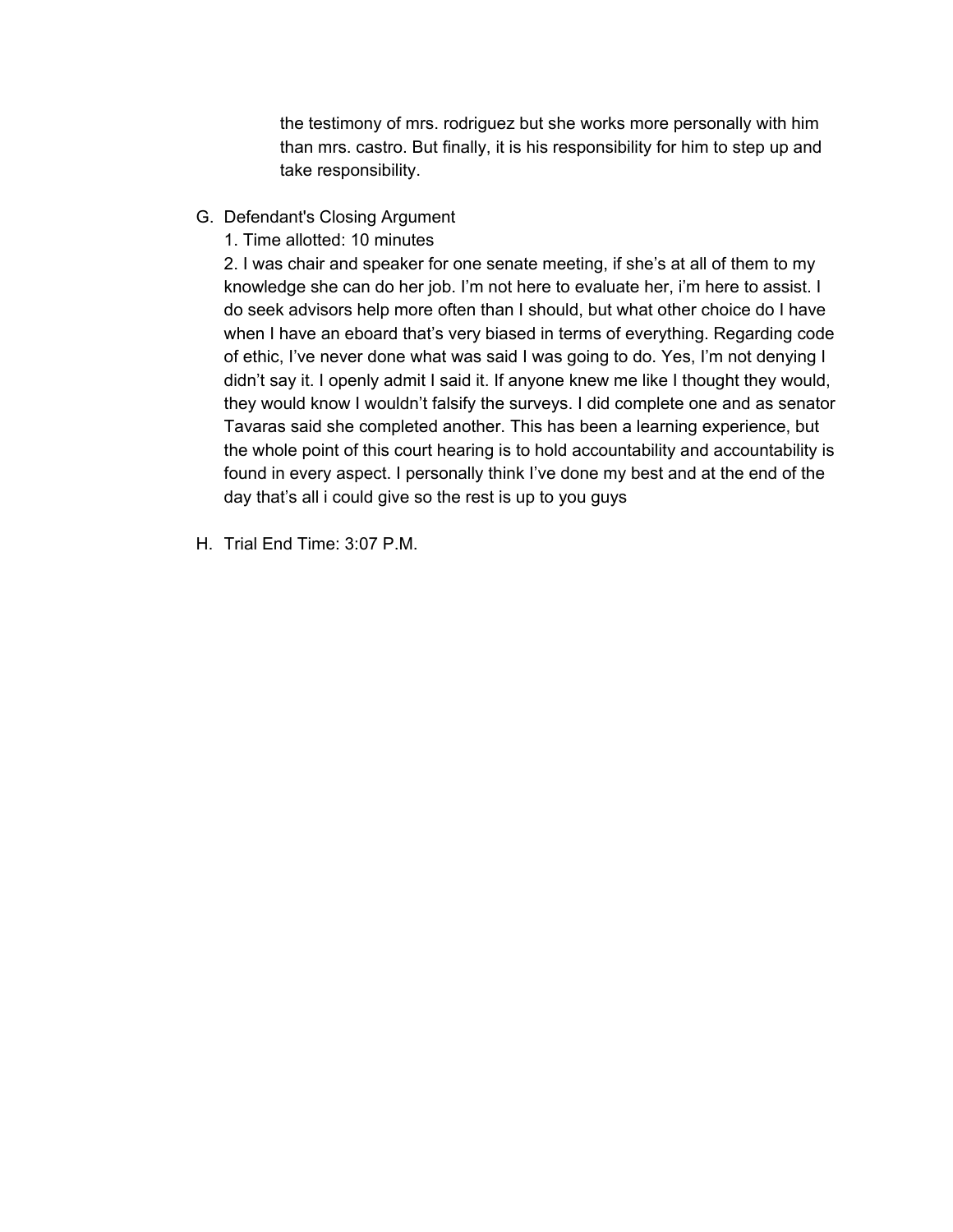## III. DELIBERATION:

- A. Deliberation Start Time: Wednesday February 1, 2017 10:05 P.M.
- B. Vote Count on Verdict
	- 1. Issues
		- a) Senator speaker pro tempore failed in his duty to ensure that the senators followed article §3.05 D IV
		- b) Whether the Senate speaker Pro Tempore is responsible for ensuring that the senators complete their statutory responsibilities in the absence of the senate speaker
		- c) Whether the speaker pro tempore knowingly submitted false information in his capacity as a student government official
		- d) Whether the speaker pro tempore failed to disclose knowledge of corruption in the student government association
		- e) Whether a student who has participated in corrupt behavior is required to disclose his or her own corrupt behavior
		- f) Whether the speaker pro tempore failed to perform his duties with due diligence and make a continuous effort towards improvement, and maintain the highest standards of performance, conduct, cooperation, and professionalism.
		- g) Whether the speaker pro tempore conducted himself in a manner which shall reflect the credibility and professional standard of the Student Government Association, and shall uphold these principles.
	- 2. Facts
		- a) Sashi Santti is both a senator and senate speaker
		- b) Peter hernandez is both a senator and senate speaker pro tempore
		- c) The senate speaker is the chief administrative office of the senate
		- d) The speaker pro tempore shall assist the speaker in his or her duties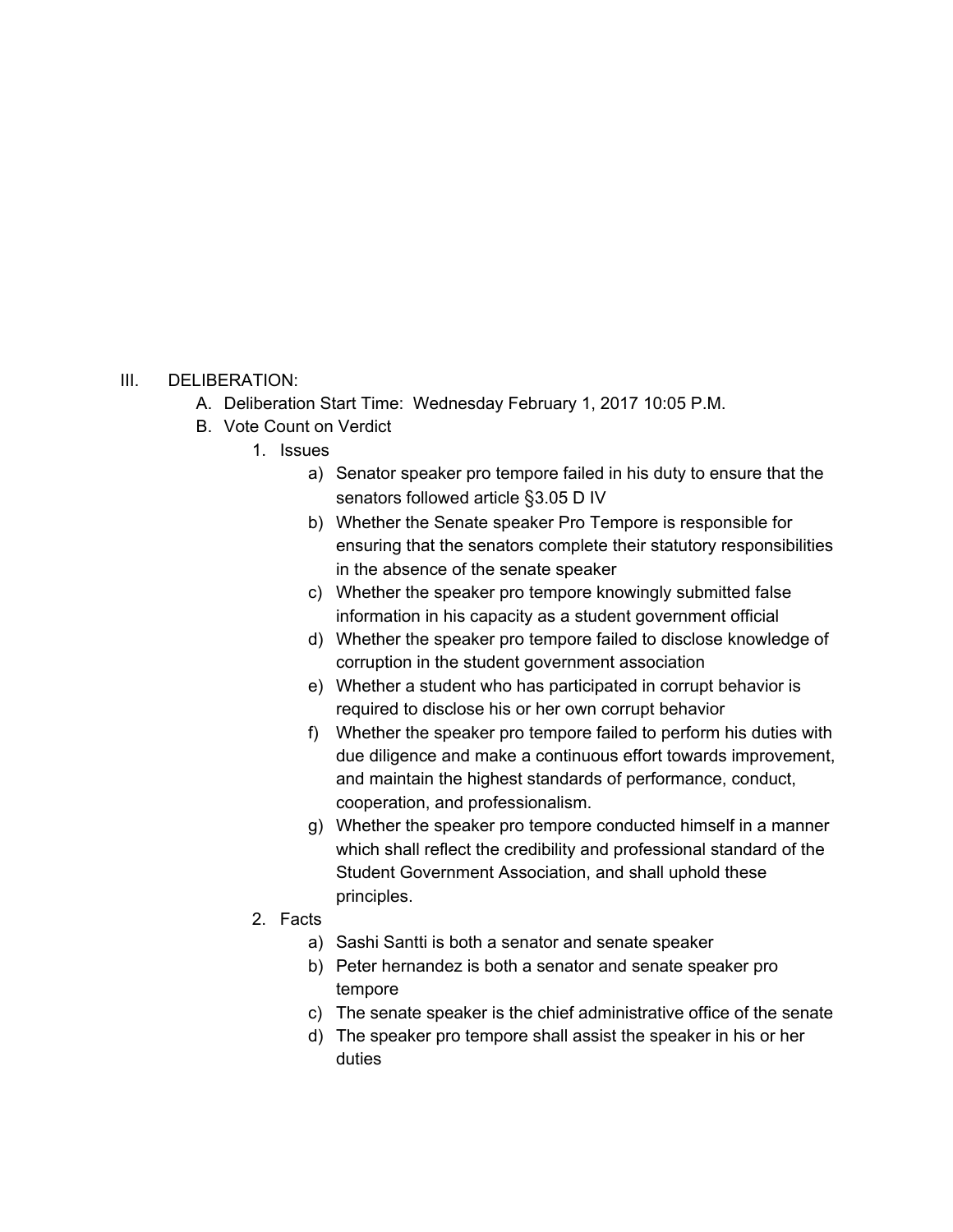- e) All senators are required to administer surveys every semester in which they must receive 100 responses exclusively from students within their college
- f) No senator met the statutory requirement to complete the survey in article §3.05 D IV
- g) Surveys were brought to their attention at various points throughout the summer and fall semesters
- h) It was often time mentioned at executive board meetings where the speaker and the speaker pro tempore were present
- i) Survey links were sent out at the end of the semester
- j) The senate speaker attended the majority of the senate meetings
- k) Surveys were discussed at the last eboard of the semester
- l) Minutes were not taken at the majority of executive board meetings
- m) President, vice president, chief of staff, comptroller, chief justice, speaker, and speaker pro temp attend eboard meetings
- n) The sga advisor reminded the senate leadership of their survey requirements at eboard
- o) Pro tempore Hernandez approached the Vice President Juarez about working together on the surveys
- p) After two weeks of waiting with no response for initiation from Pro Tempore Hernandez, Vice president decided to compile the surveys herself
- q) surveys were completed for the college of Nursing
- r) Pro Tempore Hernandez sent out the survey once compiled
- s) Pro Tempore Hernandez mentioned falsifying survey responses on three different occasions
- t) Pro Tempore Hernandez openly admitted in court that he said he would falsify survey responses.
- 3. Notes
	- a) The advisor agrees that it was the pro temps job to help the speaker fulfill her duties
	- b) No minutes were taken at eboard minutes so there is no direct proof he said these things
- 4. Holding
	- a) (1) Fail in job to ensure senate for surveys 4/4 Guilty
	- b) (2) Provided false information 3/4 Not Guilty
	- c) (3) Disclose knowledge of corruption 4/4 Not Guilty
	- d) (4) Perform duties with due diligence (higher standardsperformance, conduct, cooperation, professionalism) 4/4 Guilty
	- e) (5) Conducted manners credibility 4/4 Guilty
- 5. Verdict